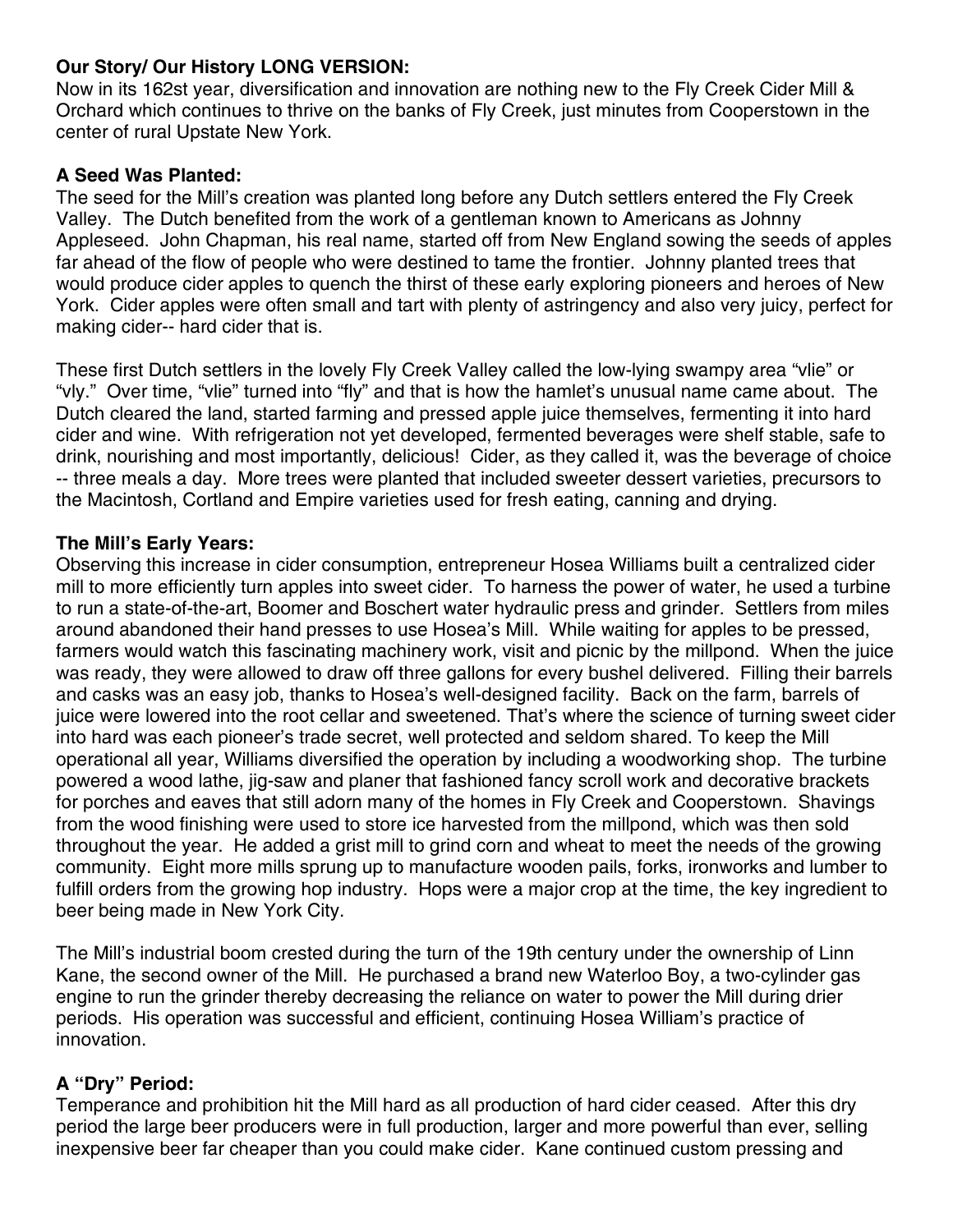woodworking until his Mill became the only one remaining along Fly Creek. In the 1950's he closed the "Old Mill" as it was called then by the locals. It became destined to fade away as did the others that had served the community so well.

## A Young Couple Invests:

On a hot summer day in 1962 a newly-married, enterprising young couple, Charlie and Barbara Michaels, purchased the Mill property in hopes of making a home in the miller's residence on the corner. Glad for the extra cash (and having hidden hopes that this couple would once again breathe life into the Old Mill), Linn Kane sold them the property at a price they couldn't refuse. The task of restoring the home was huge but Charlie, a skilled craftsman, was able to make the house a home for his growing family. Barbara, a grade school art teacher, applied her eclectic gift of design and decor to convert the broken down property into an efficient functioning, beautifully decorated home. While watching the busy Michaels renovate the home, neighboring Kane held on to his hope that the Mill was to be next on their project list. Promoting this wish he regaled Charlie with many stories of the golden years when wagons lined the street to the corner, waiting for apple pressing.

# The Mill's Rebirth:

The stories took root and the vision was transferred to Charlie and Barbara as they saw a potential family business right in their own backyard. The first step was to shore up the structure and start cleaning 20 years of dust and sticky cider from the pressing area. Long weeknights and weekends of cleaning, painting and carpentry brought the Mill back to its original state. Things started out small for the Michaels as they had "real" jobs and a young family to look after. Charlie planted the Mill's first orchard and friends helped truck apples from afar for weekend pressing. Officially named the Fly Creek Cider Mill & Orchard, business was restarted with pressed sweet cider and apples. Old customers returned with their own apples to be pressed and Charlie was happy to perform the timehonored tradition of custom pressing. Barrels were filled and fermented; the Mill was on a track for rebirth. Barbara started selling her art ware and local consignments in her own Old Mill Studio Shoppe on the second level where the grist mill had sat. Old-fashioned doughnuts, apple bread and grandma's molasses crinkles were merchandised right beside Barbara's trademark artistic dried floral arrangements. Retail sales grew in the miniscule Mill Store with the addition of pure New York maple syrup and local honey. Still the Mill was a fall weekend hobby business for the young couple. Cider seasons flew by and sales increased to the point that the Michaels realized with a little more effort, investment and marketing, their hobby's profits could become a stand-alone source of income.

Expansion started with an enlarged sales room and a more diverse product mix. Barbara's creative spirit was set free in marketing the Fly Creek Cider Mill as a fall family attraction where "traditions are kept alive." Brochures, newsletters and plenty of promotions "grew" the Mill to become just what they aimed for: a fall family destination complete with entertainments, foodservice and plenty of fresh, sweet cider produced in a historic Mill on original equipment. Visitors praised the hard work invested and the uniqueness of what the Michaels had brought back to life. With retirement looming and a successful fall operation in place, the Michaels were ready slow down and let the next owner continue the Mill's development.

### **The Next Generation:**

Fortunately at this very time, newly married son, Bill, and daughter-in-law, Brenda, were also looking for something new. Bill, experienced in the hospitality industry, and Brenda, a graphic designer and interior architect, were perfectly suited to this style of business. They decided to purchase the Mill from Charlie and Barbara.

Eager young innovators in their own right, Brenda and Bill chose to take the Mill to the next level of success by expanding the traditional fall season into the busy summer tourist months and by adding